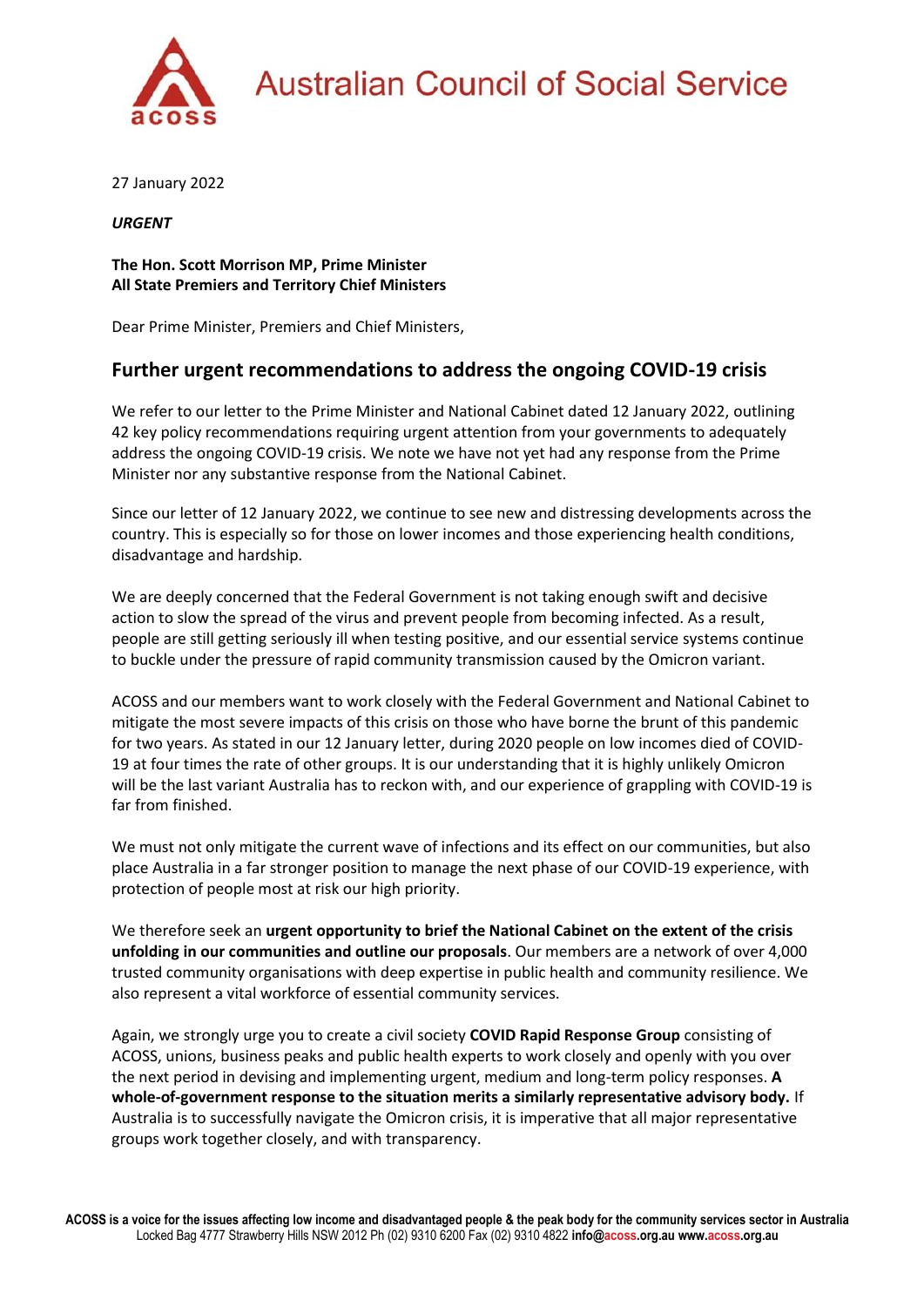

As such, please find below **additional critical policy recommendations, further to our advice dated 12 January 2022, which remains essential to remedy the current national situation.** We ask that you take action on the full suite of our advice to secure people's health and livelihoods.

## **Department of Health**

- 1. **Direct mail Rapid Antigen Tests (RAT) to the public, with high priority to people who are concession card holders with permanent residences.** Many concession card holders still find it incredibly challenging to understand the rules regarding RATs, to source RATs from retailers, and to access the number of RATs to which they are entitled. Government should cut through this complicated process and directly mail a sufficient quantity of RATs to their household so they can protect themselves and their community. Please also refer to our previous recommendations regarding provision of free RATs for pharmacies, retailers and community organisations providing frontline community services and emergency relief services (below).
- 2. **There should be adequate support and protection for at-risk populations in regional, rural and remote communities** in Queensland, Western Australia, South Australia and the Northern Territory. These locations remain at heightened health risk from the virus and tend to have lower than average vaccination coverage. Requisite support includes providing sufficient stocks of RATs and PPE to communities free of charge without delay, ensuring supplies of essential goods including fresh food, and facilitating a surge health workforce to address critical workforce shortages in at-risk communities. Without these measures, these communities are left facing extreme peril due to the multiple impacts of Omicron.
- 3. In consultation with local community leaders, **designate culturally appropriate and safe spaces for high-risk groups, particularly First Nations people** to isolate if they test positive for COVID-19. This is especially important in regional and remote communities, where home quarantine is not possible or appropriate. Clear interagency information sharing processes for key issues such as positive cases and close contact households in quarantine are crucial to ensure efficient and proper coordination occurs, along with the introduction of minimum standards required for home quarantine. Given the ongoing community transmission, particularly in the Northern Territory, this is extremely time critical to protect lives in First Nations communities.
- 4. **Undertake preparations to create safe spaces for isolation and quarantine** in communities that have lower than average vaccination coverage Queensland, Western Australia, South Australia and the Northern Territory. It is imperative that adequate facilities and support are available in these areas given the spread of Omicron, and the foreseeable risk of further highly transmissible variants in the near future.
- 5. Ensure that our **hospital systems have a 'Vaccine Plus' strategy** that protects the workforce, patients and visitors and carers. This includes ensuring equitable and reliable access to medical supplies like RATs and PPE, as well as essential systems such as adequate air filtration devices and air monitors.
- 6. Development of clear, accessible and digestible information and interactive support regarding **home care for people who test positive for COVID-19**, including how to monitor symptoms, obtain essential equipment and supplies, and what to do in case of worsening of symptoms. Given the increasing reliance on people undertaking RATs to determine their condition and the role RATs will play in the reopening of schools, such information is key to our society continuing to function properly. This information must be easily digestible for a diverse audience including people from culturally and linguistically diverse backgrounds and easily accessible for people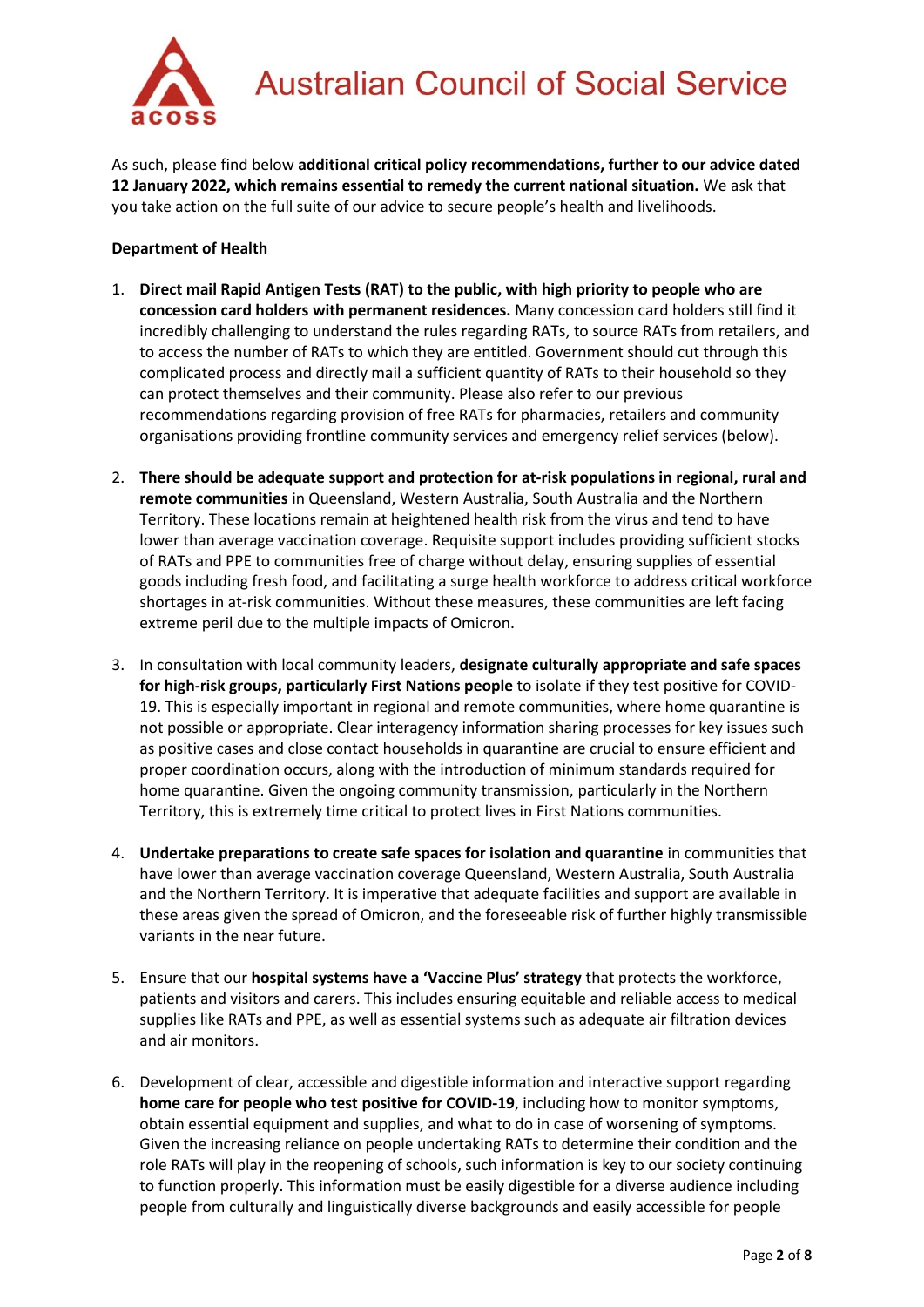

with disability. This is vital to cut through the confusion and uncertainty surrounding recent changes to public health orders, vaccination guidelines and best practice self-protection measures for individuals. See also below for related advice from 12 January.

## **Department of Education, Skills and Employment**

- 7. **Emergency financial relief for early childhood education and care facilities** faced with acute workforce shortages that are forcing temporary closures, as well as those facing enrolment withdrawals. This funding is critical to ensure centres remain financially viable and operational at this time, and are able to provide quality care for children and prioritise their health, safety and wellbeing now and into the foreseeable future.
- 8. **Clear and nationally consistent return to school plan**, ensuring that all families, children and staff have ongoing, reliable and equitable access to essential medical items including RATs and appropriate PPE, and that government schools are prioritised in any rollout of supplies. No child should be prevented from attending their classroom, and no individual's health placed in jeopardy, because of lack of access to essential items at this time. See also below for related advice from 12 January.
- 9. **Establish mobile vaccination clinics** that can deliver vaccinations at government schools to children aged 5 to 15 years old and eligible staff requiring a booster. This is an important additional measure that complements our previous recommendation regarding the safe reopening of schools (see below).

We also refer you to our previous recommendations, some of which connect directly to the above additional advice. We reiterate their urgency at this time and advise you to again review and consider them.

#### *Recommendations provided in correspondence to National Cabinet dated 12 January 2022*

#### **Department of Health**

- 1. Provide **universal, reliable, and free access to Rapid Antigen Tests (RAT)** with protective measures in place to prevent stockpiling and hoarding of items. For concession card holders with permanent residences, government should mail a sufficient quantity of RATs directly to their household to ensure that they can protect themselves and their community. Currently it remains incredibly challenging for them to source RATs from retailers, and those retailers stocking RATs currently provide a very limited amount per concession card holder. It remains governments' responsibility to ensure adequate ongoing supply to pharmacies, medical centres, other relevant retailers as well as to community service organisations (see below in relation to community organisations). There should be no inequities in access for rural, regional, and remote communities.
- 2. Ensure **equitable and reliable supply in the community of personal protective equipment** (PPE) such as N95 and P2 standard masks and necessary medical equipment such as oximeters. It is governments' responsibility to ensure adequate supply to pharmacies, medical centres, and other relevant retailers in all communities, including regional, rural and remote communities.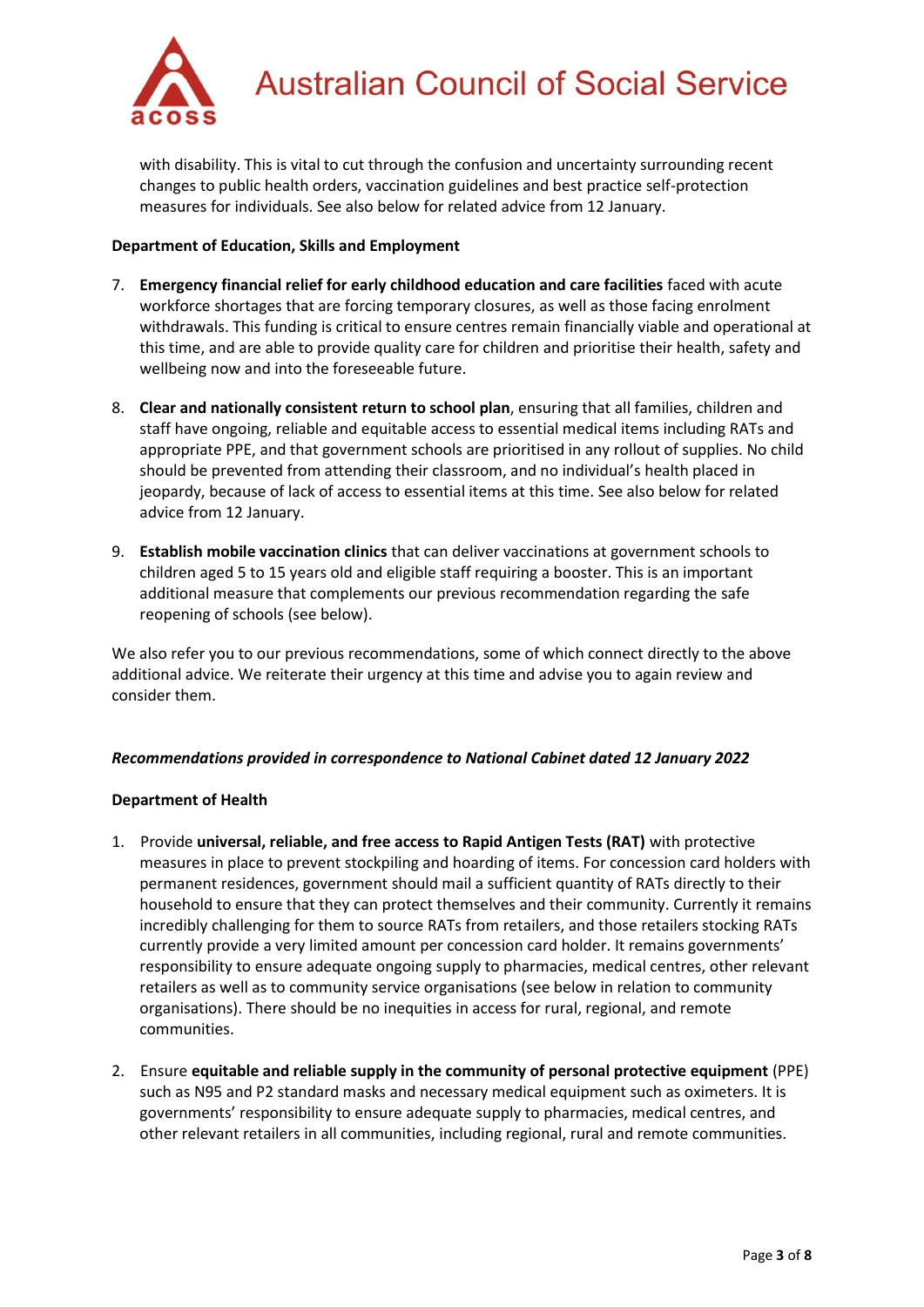

# **Australian Council of Social Service**

- 3. Increased investment in **community-led health initiatives** to deal with the surge in infections and its impact on people experiencing poverty and disadvantage. This additional investment should include, but not be limited to, ensuring community organisations can act as distribution outlets for essential medical supplies and equipment including RATs and PPE listed above, and can also offer similar support to people unable to leave their home for health reasons. The community sector should not have to source supplies themselves or redirect limited funds out of other essential programs for these items. To this end in particular, specific investment should be made in Aboriginal Community Controlled Health Organisations across the country to support the needs of their local populations.
- 4. Strengthen **investment in the vaccine rollout** for all eligible people, especially community-led health initiatives reaching persons not fully vaccinated or yet to receive their booster shot. The Federal Government should better utilise the data matching it can do from Medicare and other records to further support people to be vaccinated. This includes **funding increased home visits** for both vaccinations and testing to those most at risk such as immuno-compromised persons, frail and elderly people, and people with intellectual and/or cognitive disability.
- 5. Strengthen investment in ensuring **fast and equitable access to vaccinations for children**, especially those aged 5 to 11 years, with a particular focus on at-risk families, including funding access through schools (see below in relation to schools).
- 6. **Development and distribution of clearer daily public information** through trusted community sources and mass media platforms on:
	- a. individual testing requirements when concerned about COVID-19 symptoms or close contact exposure
	- b. using RATs to determine infection status
	- c. handling personal and household health from home for those testing positive, including accessing essential health services and hospitals, and
	- d. eligibility requirements and access for vaccinations including boosters. This also includes information about COVID-19 vaccines for parents and caregivers of children and young people.

This information must be developed in collaboration with communities. It must be culturally sensitive, accessible, and easily digestible for a range of different people, including people with disability, those from First Nations as well as people from culturally and linguistically diverse backgrounds. Information must also be made available in non-digital formats as well for those with limited digital literacy and access.

- 7. Without further delay, **urgently release data** on case rates, vaccination levels and COVID-19 related deaths especially for groups at greater health risk from COVID-19, including breakdown by economic and social status and geographic hotspots. Governments must develop mechanisms to ensure people are recording positive results from RATs on official registers. Please also see the Joint Letter to Minister Hunt from ACOSS and the Doherty, Burnett and Kirby Institutes dated 14 December 2021 (attached).
- 8. Work across government to ensure hospitals can coordinate the **provision of safe accommodation for children** whose parents require hospitalisation because of COVID-19, where there is no other parent, carer or guardian available.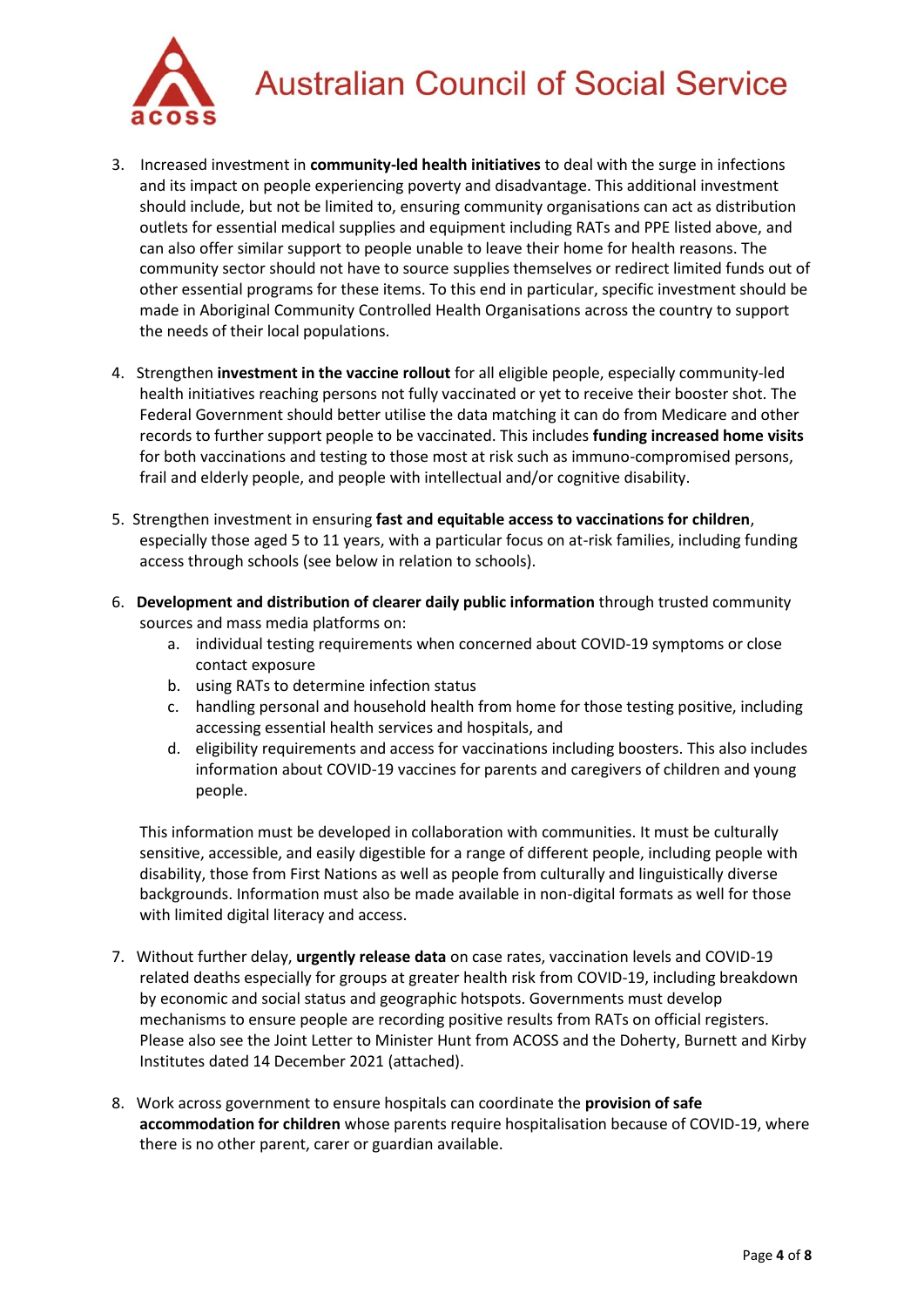

#### **Department of Education, Skills and Employment**

- 9. **Immediately suspend mutual obligations** to safeguard people on JobSeeker and other payments, as well as job service providers until the end of February 2022.
- 10. Ensure the same direction is provided to **Disability Employment Services** providers via the Department of Social Services.
- 11. **Suspend work refusal penalties** so people are not penalised for refusing jobs that they fear will expose them and others.
- 12. **Extend paid pandemic leave to all essential workers** that are infected with COVID-19 or deemed a close contact of someone with the virus. Most workers who have paid leave have now exhausted it, and casual workers and sole traders currently have nothing.
- 13. Develop a coherent plan for ensuring the **safety and protection of students and staff in schools that adopts a 'Vaccine Plus' approach** as recommended by OzSage in its paper, ['Protecting](https://ozsage.org/media_releases/omicron-update-children-schools-and-childcare/)  children from COVID-1[9: more urgent than ever'](https://ozsage.org/media_releases/omicron-update-children-schools-and-childcare/) released 19 December 2021. This includes ensuring that schools have equitable and reliable access to medical supplies like RATs and PPE and on-site school vaccinations, as well as essential systems such as adequate air filtration devices and air monitors.
- 14. Ensure that **no child from low-income families or experiencing disadvantage has their educational journey compromised** this year due to a lack of access to essential items, changed school circumstances such as a move to remote learning or term commencement delays. About 770 000 children are living in poverty. Government must support schools to refine different models of learning that run concurrently to limit the shifting between face-to-face classroom learning and remote learning, and the accompanying disruption to students. It must also ensure students in need have **equitable access to digital learning supports and technology**.
- 15. Ensure that children and families have **access to mental health and psychosocial support** within schools and at home to support children's wellbeing, noting the increasing 'long tail' of COVID-19's impacts.

#### **Services Australia/NDIS**

#### 18. **Pause Services Australia debt recovery.**

- 19. **Ensure people do not need to attend a service centre** in person to lodge claims or address any other payment-related matters.
- 20. **Create non-digital options for vulnerable people** such as elderly people or people with disability to receive their Immunisation History Statement at home or a trusted community centre. Please see the Joint letter to Minister Robert from ACOSS, COTA and FPDN dated 21 December 2021 and copied to Minister Reynolds (attached).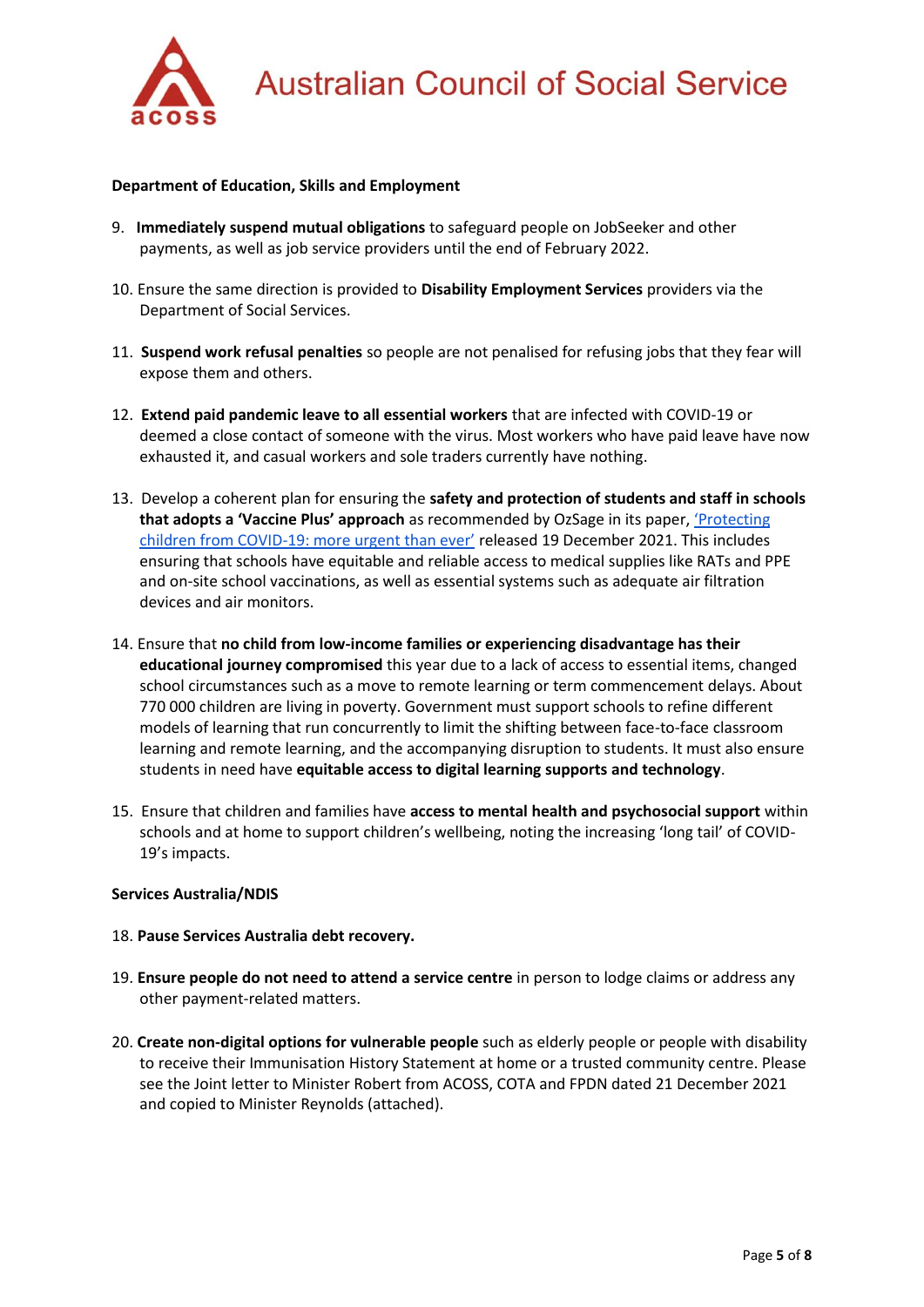

#### **Department of Social Services**

#### *Social Security*

- 20. **Increase income support payments** to above the poverty line by lifting JobSeeker, Youth Allowance and related payments to at least \$69 a day and index these payments to wage growth.
- 21. **Increase Commonwealth Rent Assistance** by 50%.
- 22. **Establish a Disability and Illness Supplement** of at least \$50 a week to cover the additional costs faced by people with illness or disability.
- 23. **Establish a single parent supplement** to recognise the additional costs of single parenthood.
- 24. Extend income support payments to **temporary visa holders and people seeking asylum**.
- 25. Restore the rate of the **Pandemic Leave Disaster Payment to \$750 per week for everyone** and **broaden eligibility to people receiving an income support payment. Ensure people have at least 28 days to lodge a claim and abolish the asset test.**

#### *Essential Services*

- 25. **Keep emergency relief and other essential services open**. Tens of thousands of people rely on these services in times of crisis. As the emergency relief network is funded and managed by the Federal Government, it is essential that additional resources are made available as it becomes necessary.
- 26. Adopt a **nationally consistent approach for essential workers** in the community sector, specifically addressing RAT requirements, PPE requirements, and creating a definition of 'essential worker' incorporating all paid and volunteer workers.
- 27. Authorise government funded human services to have **maximum flexibility in use of funds** to respond and adapt, avoiding job losses, staff absences, cost of paid pandemic leave, work health and safety additional costs, and cuts to services.
- 28. Provide **free RATs to essential community services** to slow the spread among staff and clients, allowing them to stay open for the people who need them, particularly emergency relief services.
- 29. Create a **Community Sector Continuity of Service Pandemic Fund** to ensure continuity of service delivery, adaptation, secure jobs, prevent loss of jobs or income, and guarantee paid special leave for all workers. It should be targeted to community organisations that see increases in demand not met by new and existing funding, and/or who can demonstrate that their income has declined as a result of COVID-19. This is to meet the major additional costs to essential community services that have arisen in the current emergency.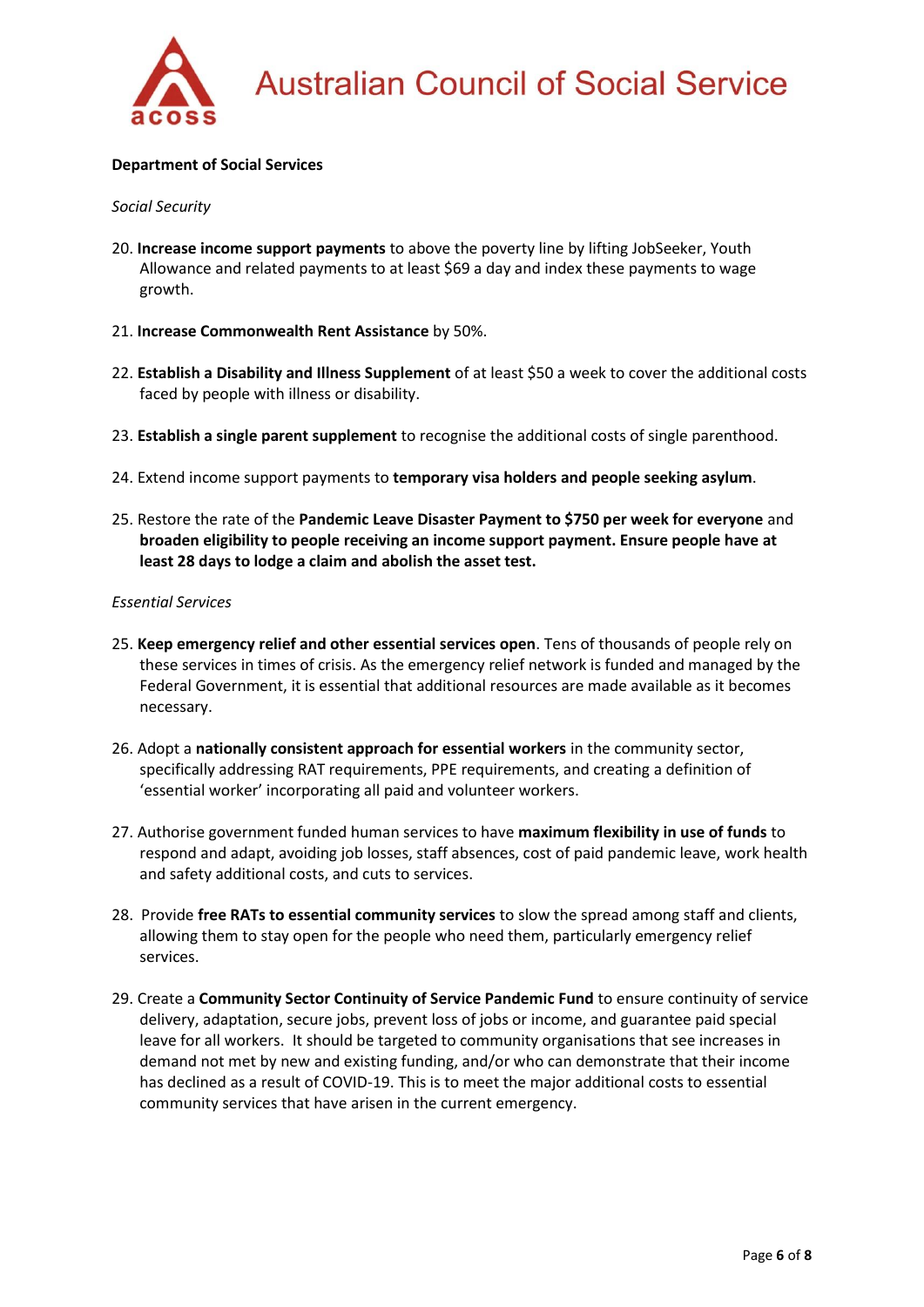

*Services for People with Disability*

- 29. **Rapidly vaccinate people with disability** who have not been vaccinated, especially those in disability residential settings, those who receive the Disability Support Pension, and children aged 5 to 11 years old facing barriers in accessing vaccinations. Prioritise access to booster vaccinations for people with disability as well.
- 30. Ensure all governments **adopt recommendations** in the [Statement of Concern on COVID-19](https://dpoa.org.au/wp-content/uploads/2020/04/Statement-of-Concern-COVID-19-Human-rights-disability-and-ethical-decision-making_Final.pdf)  [Human Rights, disability and ethical decision making.](https://dpoa.org.au/wp-content/uploads/2020/04/Statement-of-Concern-COVID-19-Human-rights-disability-and-ethical-decision-making_Final.pdf)
- 31. Ensure that all people with disability have **free and ready access to PPE** (especially N95/P2 masks) and RATs immediately and are provided these on an ongoing basis.
- 32. Provide guidance to people with disability, families, services, and support workers on **how to monitor people with COVID-19 at home** including accessible information and self-care kits.
- 33. Ensure that disability support providers have **equitable access to PPE** (especially N95/P2 masks), RATs and other supports like that provided to the aged care sector. This includes providing clear guidance on requirements for undertaking RATs to protect people with disability from infection.
- 34. **Review the recent re-classification of 'close contact'** to align it with evidence and best health practice.
- 35. **Continue the provision of telehealth** for primary and specialist care for all health care without restriction to non-bulk billed services or geographic location of provider or patient.
- 36. **Prioritise the processing of PCR tests** for people with disability who are at high risk of testing positive to COVID-19, as well as disability support workers who are symptomatic or close contacts.
- 37. Ensure all disability support providers have **individualised COVID-19 emergency care plans** that can be enacted urgently to ensure the continuity of support if a worker or a person with disability become COVID-19 positive.
- 38. Prevent **non-symptomatic COVID-19 positive disability support workers** from returning to work except when they are supporting a COVID-19 person with disability.

#### *Aged Care*

- 39. **Rapidly administer booster vaccinations** to residents and staff in aged care and supported accommodation.
- 40. **Ensure a reliable and equitable supply of RATs and PPE** for both residents and staff in supported accommodation.

#### **Treasury**

41. **Provide immediate financial support to employers** carefully targeted to those affected by downturn including hospitality, arts and tourism. Payments must be used strictly to cover costs of wages for existing workers who are being stood down or losing hours of paid work.